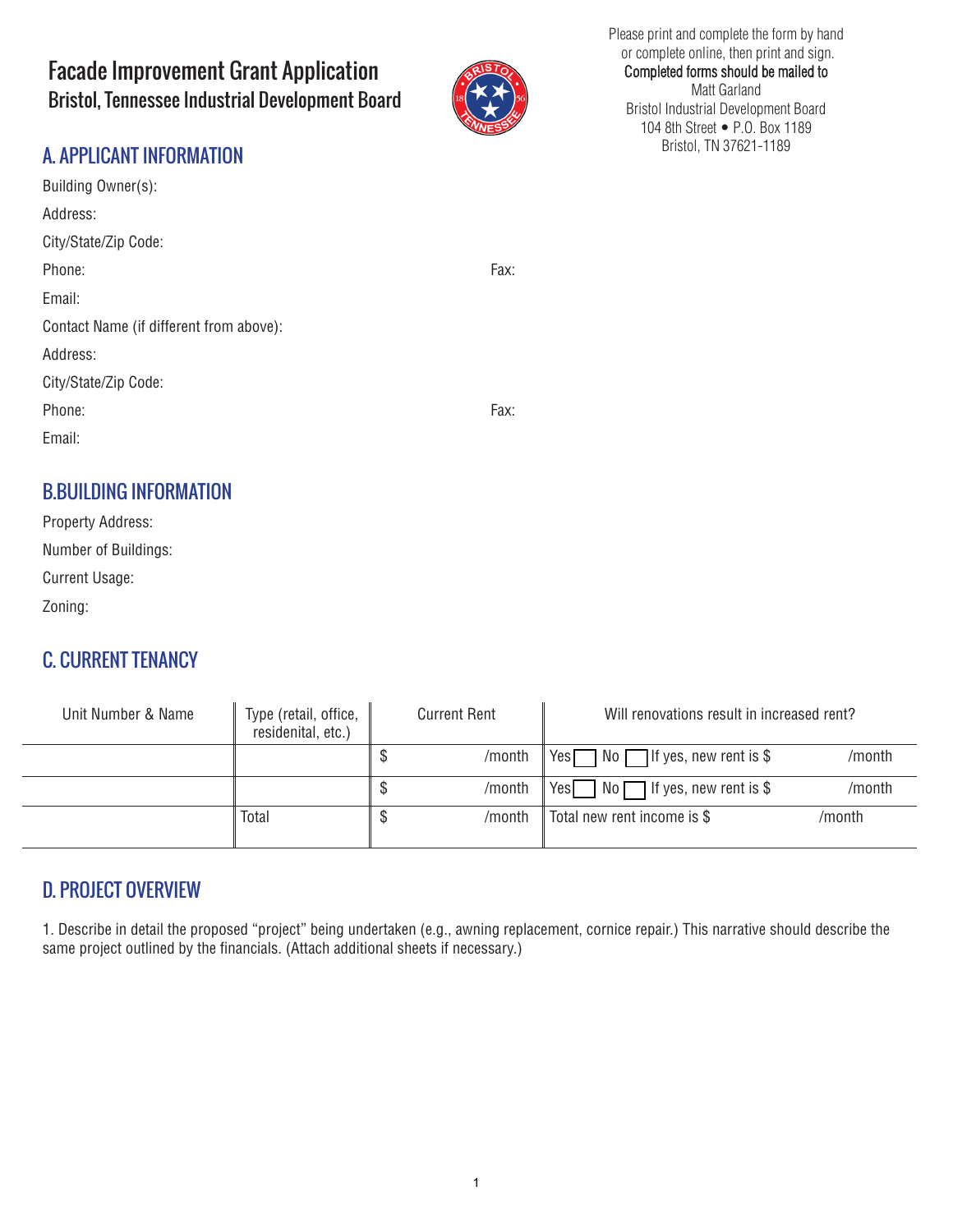- 2. When will the project begin?
- 3. When will the project be completed?
- 4. Has any portion of the project been started yet?

If yes, please describe. *(Note: Any portion of the project started prior to an agreement resulting from this application will not be eligible for assistance or count as match funding for this project.)*

#### E. ECONOMIC DEVELOPMENT OVERVIEW

#### **JOB CREATION/RETENTION**

| Will new jobs be created upon completion of this project?<br>If yes, list how many and the job classification.<br>No<br>Yes |  |  |  |  |
|-----------------------------------------------------------------------------------------------------------------------------|--|--|--|--|
| Will this project retain existing jobs?<br>If yes, list how many and the job classification.<br>No<br>Yes                   |  |  |  |  |
| If yes, how many?<br>Will this project result in residential housing units?<br>Yes<br>No                                    |  |  |  |  |
| <b>ADDITIONAL INVESTMENT</b>                                                                                                |  |  |  |  |
| Please describe any private investment committed to this project.                                                           |  |  |  |  |
|                                                                                                                             |  |  |  |  |
| Please describe the complete scope of work covered by private investment.                                                   |  |  |  |  |
|                                                                                                                             |  |  |  |  |
|                                                                                                                             |  |  |  |  |
| List other public investments pending or currently committed to the project:                                                |  |  |  |  |
|                                                                                                                             |  |  |  |  |
| In addition to Facade, what other investment is involved?                                                                   |  |  |  |  |
|                                                                                                                             |  |  |  |  |
| H. ATTACHMENTS (Check if submitted. If not, please explain why.                                                             |  |  |  |  |
| Drawings and specifications.<br>Not included because:<br>Yes<br>No                                                          |  |  |  |  |
|                                                                                                                             |  |  |  |  |
| Current photographs of building. Yes<br>No<br>Not included because:                                                         |  |  |  |  |
| Estimates and timeline of project.<br>Not included because:<br>Yes<br>No                                                    |  |  |  |  |